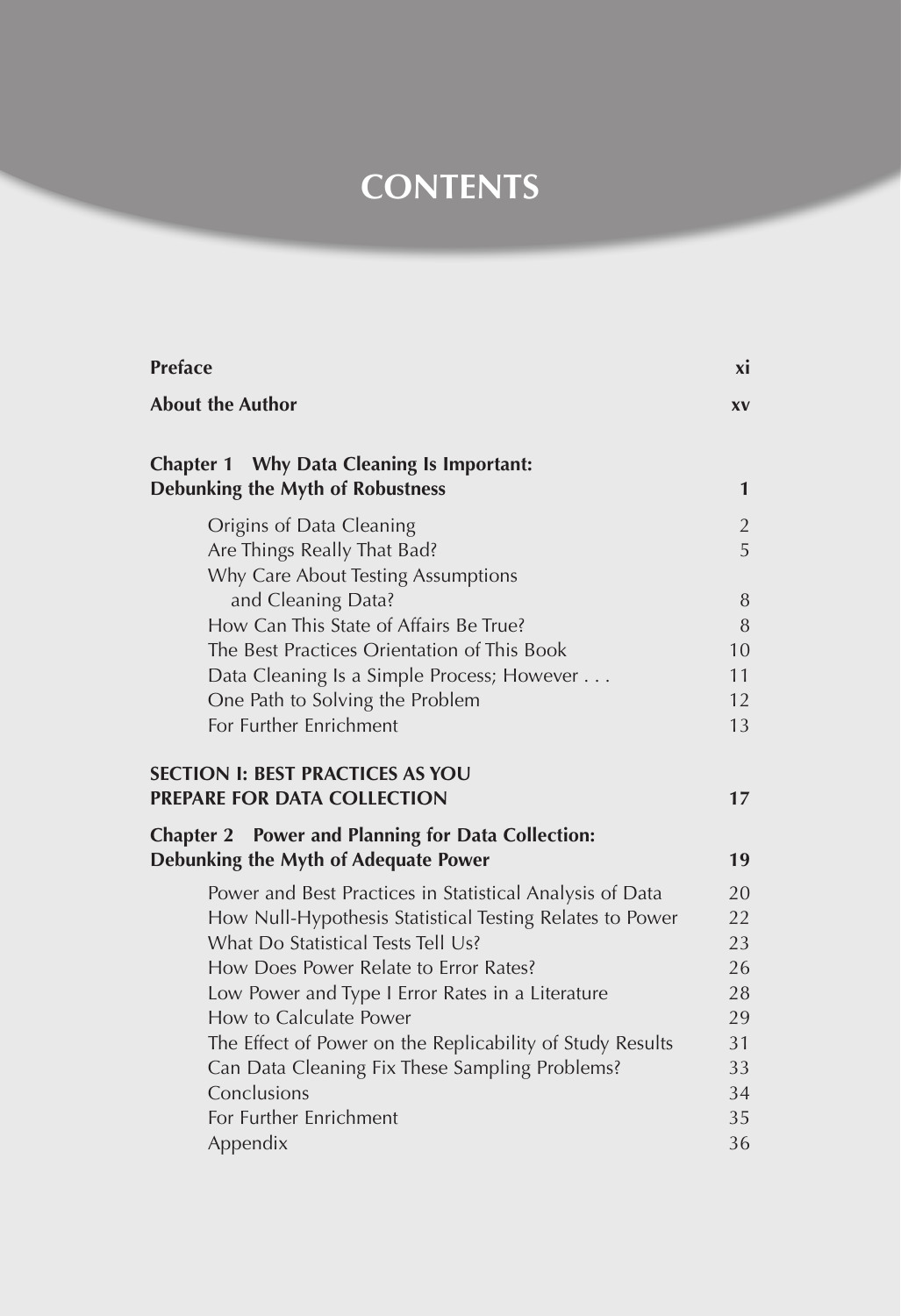| Chapter 3 Being True to the Target Population:<br>Debunking the Myth of Representativeness              | 43       |
|---------------------------------------------------------------------------------------------------------|----------|
| Sampling Theory and Generalizability                                                                    | 45       |
| Aggregation or Omission Errors                                                                          | 46       |
| Including Irrelevant Groups                                                                             | 49       |
| Nonresponse and Generalizability                                                                        | 52       |
| Consent Procedures and Sampling Bias                                                                    | 54       |
| Generalizability of Internet Surveys                                                                    | 56       |
| Restriction of Range                                                                                    | 58       |
| <b>Extreme Groups Analysis</b>                                                                          | 62       |
| Conclusion                                                                                              | 65       |
| For Further Enrichment                                                                                  | 65       |
| Chapter 4 Using Large Data Sets With Probability<br>Sampling Frameworks: Debunking the Myth of Equality | 71       |
|                                                                                                         |          |
| What Types of Studies Use Complex Sampling?                                                             | 72       |
| Why Does Complex Sampling Matter?<br>Best Practices in Accounting for Complex Sampling                  | 72<br>74 |
| Does It Really Make a Difference in the Results?                                                        | 76       |
| So What Does All This Mean?                                                                             | 80       |
| For Further Enrichment                                                                                  | 81       |
| <b>SECTION II: BEST PRACTICES IN</b><br>DATA CLEANING AND SCREENING                                     | 85       |
| <b>Screening Your Data for Potential</b><br>Chapter 5                                                   |          |
| Problems: Debunking the Myth of Perfect Data                                                            | 87       |
| The Language of Describing Distributions                                                                | 90       |
| Testing Whether Your Data Are Normally Distributed                                                      | 93       |
| Conclusions                                                                                             | 100      |
| For Further Enrichment                                                                                  | 101      |
| Appendix                                                                                                | 101      |
| <b>Dealing With Missing or Incomplete</b><br><b>Chapter 6</b>                                           |          |
| Data: Debunking the Myth of Emptiness                                                                   | 105      |
| What Is Missing or Incomplete Data?                                                                     | 106      |
| Categories of Missingness                                                                               | 109      |
| What Do We Do With Missing Data?                                                                        | 110      |
| The Effects of Listwise Deletion                                                                        | 117      |
| The Detrimental Effects of Mean Substitution                                                            | 118      |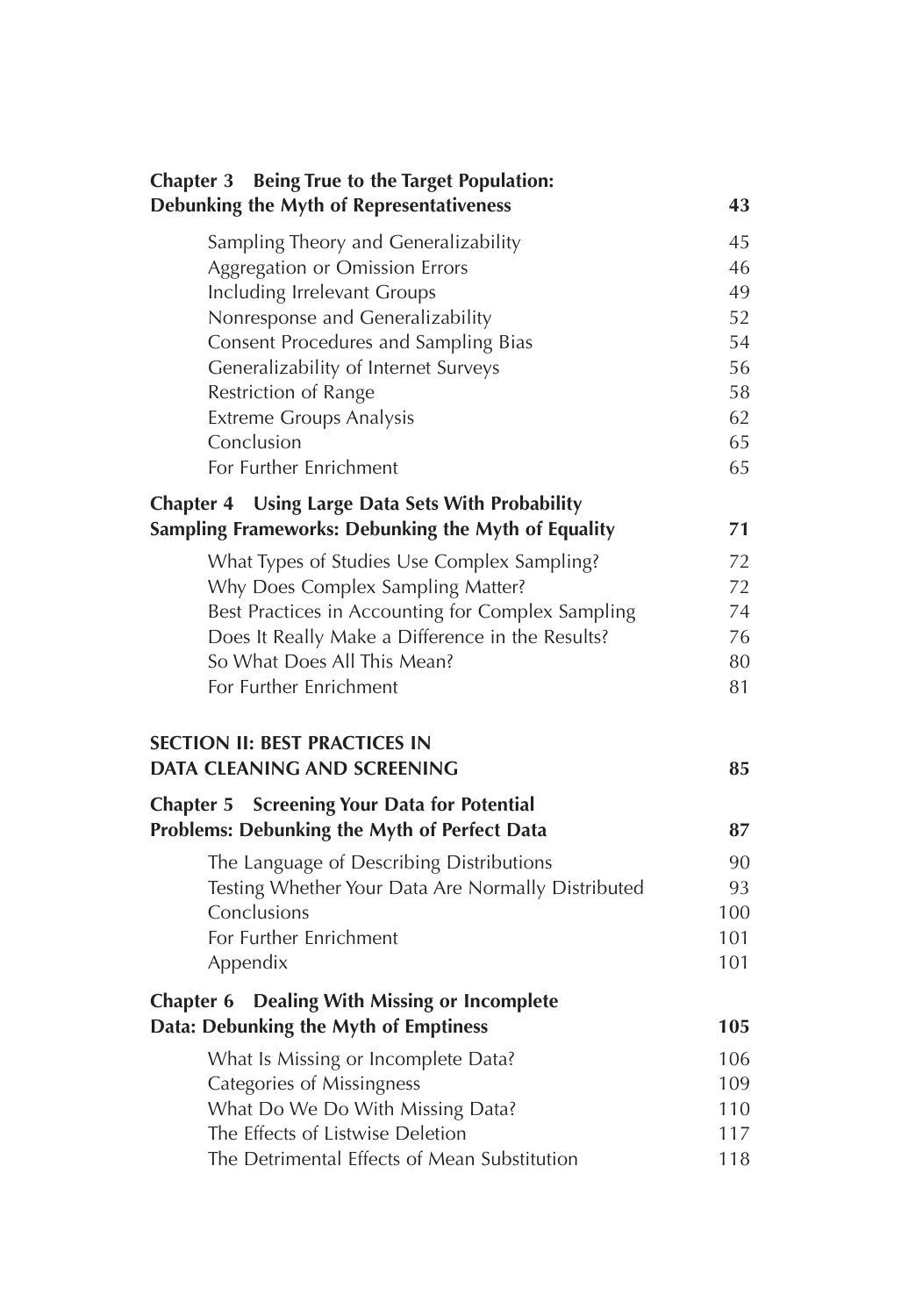| The Effects of Strong and Weak Imputation of Values<br>Multiple Imputation: A Modern Method                  | 122 |
|--------------------------------------------------------------------------------------------------------------|-----|
| of Missing Data Estimation                                                                                   | 125 |
| Missingness Can Be an Interesting Variable in and of Itself                                                  | 128 |
| Summing Up: What Are Best Practices?                                                                         | 130 |
| For Further Enrichment                                                                                       | 131 |
| Appendixes                                                                                                   | 132 |
| <b>Chapter 7</b> Extreme and Influential Data Points:                                                        |     |
| Debunking the Myth of Equality                                                                               | 139 |
| What Are Extreme Scores?                                                                                     | 140 |
| How Extreme Values Affect Statistical Analyses                                                               | 141 |
| What Causes Extreme Scores?                                                                                  | 142 |
| Extreme Scores as a Potential Focus of Inquiry                                                               | 149 |
| Identification of Extreme Scores                                                                             | 152 |
| Why Remove Extreme Scores?                                                                                   | 153 |
| Effect of Extreme Scores on Inferential Statistics                                                           | 156 |
| Effect of Extreme Scores on Correlations and Regression                                                      | 156 |
| Effect of Extreme Scores on t-Tests and ANOVAs                                                               | 161 |
| To Remove or Not to Remove?                                                                                  | 165 |
| For Further Enrichment                                                                                       | 165 |
| <b>Improving the Normality of Variables</b><br>Chapter 8<br><b>Through Box-Cox Transformation: Debunking</b> |     |
| the Myth of Distributional Irrelevance                                                                       | 169 |
| Why Do We Need Data Transformations?                                                                         | 171 |
| When a Variable Violates the Assumption of Normality                                                         | 171 |
| Traditional Data Transformations for Improving Normality                                                     | 172 |
| Application and Efficacy of Box-Cox Transformations                                                          | 176 |
| <b>Reversing Transformations</b>                                                                             | 181 |
| Conclusion                                                                                                   | 184 |
| For Further Enrichment                                                                                       | 185 |
| Appendix                                                                                                     | 185 |
| <b>Chapter 9 Does Reliability Matter? Debunking</b>                                                          |     |
| the Myth of Perfect Measurement                                                                              | 191 |
| What Is a Reasonable Level of Reliability?                                                                   | 192 |
| Reliability and Simple Correlation or Regression                                                             | 193 |
| Reliability and Partial Correlations                                                                         | 195 |
| Reliability and Multiple Regression                                                                          | 197 |
| Reliability and Interactions in Multiple Regression                                                          | 198 |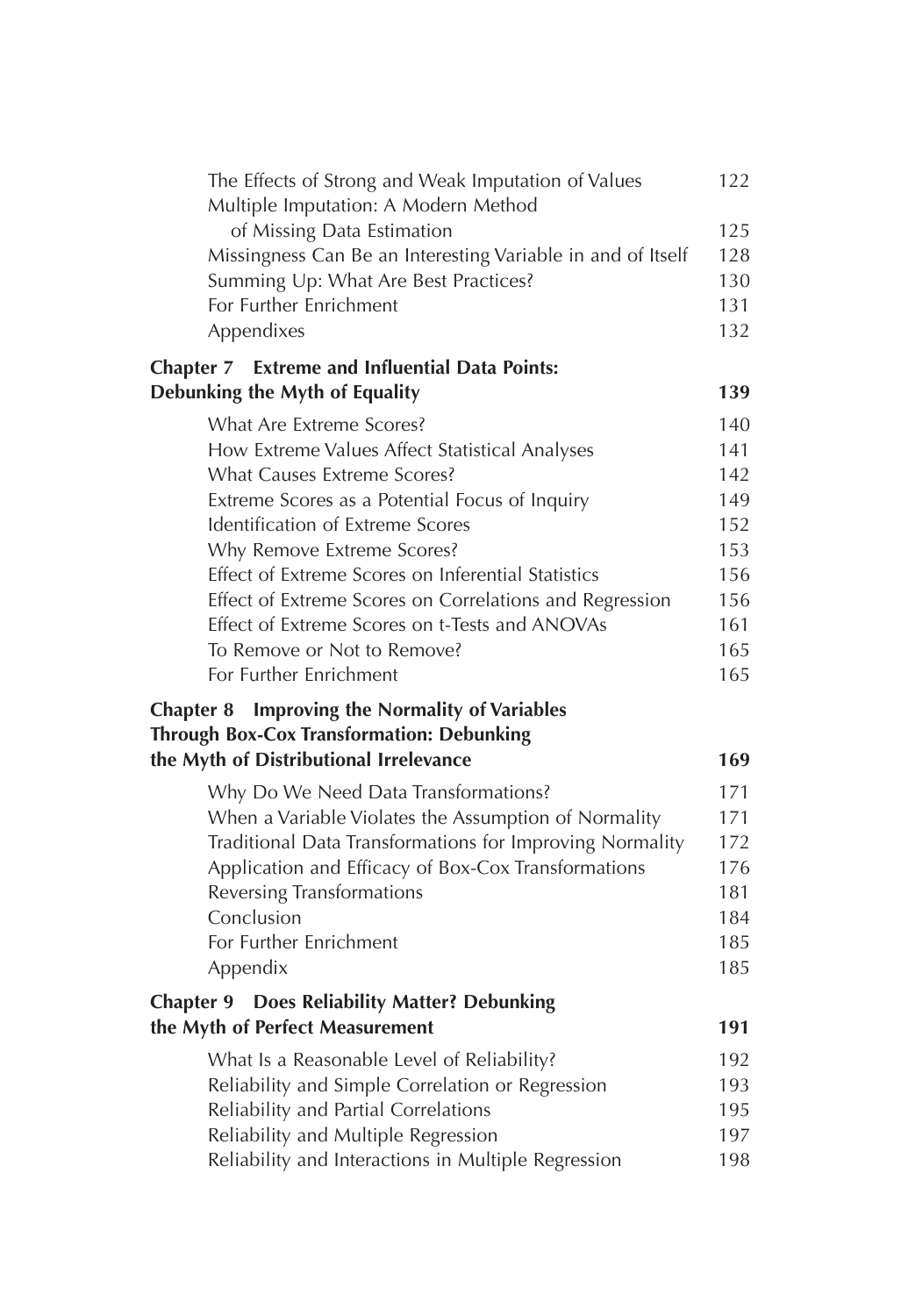| Protecting Against Overcorrecting During Disattenuation                      | 199 |
|------------------------------------------------------------------------------|-----|
| Other Solutions to the Issue of Measurement Error                            | 200 |
| What If We Had Error-Free Measurement?                                       | 200 |
| An Example From My Research                                                  | 202 |
| Does Reliability Influence Other Analyses?                                   | 205 |
| The Argument That Poor Reliability Is Not That Important                     | 206 |
| <b>Conclusions and Best Practices</b>                                        | 207 |
| For Further Enrichment                                                       | 208 |
| SECTION III: ADVANCED TOPICS IN DATA CLEANING                                | 211 |
| Chapter 10 Random Responding, Motivated Misresponding,                       |     |
| and Response Sets: Debunking the Myth of the<br><b>Motivated Participant</b> | 213 |
|                                                                              |     |
| What Is a Response Set?                                                      | 213 |
| Common Types of Response Sets                                                | 214 |
| Is Random Responding Truly Random?                                           | 216 |
| Detecting Random Responding in Your Research                                 | 217 |
| Does Random Responding Cause Serious                                         |     |
| Problems With Research?                                                      | 219 |
| Example of the Effects of Random Responding                                  | 219 |
| Are Random Responders Truly Random Responders?                               | 224 |
| Summary                                                                      | 224 |
| Best Practices Regarding Random Responding                                   | 225 |
| Magnitude of the Problem                                                     | 226 |
| For Further Enrichment                                                       | 226 |
| <b>Chapter 11 Why Dichotomizing Continuous Variables Is</b>                  |     |
| Rarely a Good Practice: Debunking the Myth of Categorization                 | 231 |
| What Is Dichotomization and Why Does It Exist?                               | 233 |
| How Widespread Is This Practice?                                             | 234 |
| Why Do Researchers Use Dichotomization?                                      | 236 |
| Are Analyses With Dichotomous                                                |     |
| Variables Easier to Interpret?                                               | 236 |
| Are Analyses With Dichotomous                                                |     |
| Variables Easier to Compute?                                                 | 237 |
| Are Dichotomous Variables More Reliable?                                     | 238 |
| Other Drawbacks of Dichotomization                                           | 246 |
| For Further Enrichment                                                       | 250 |